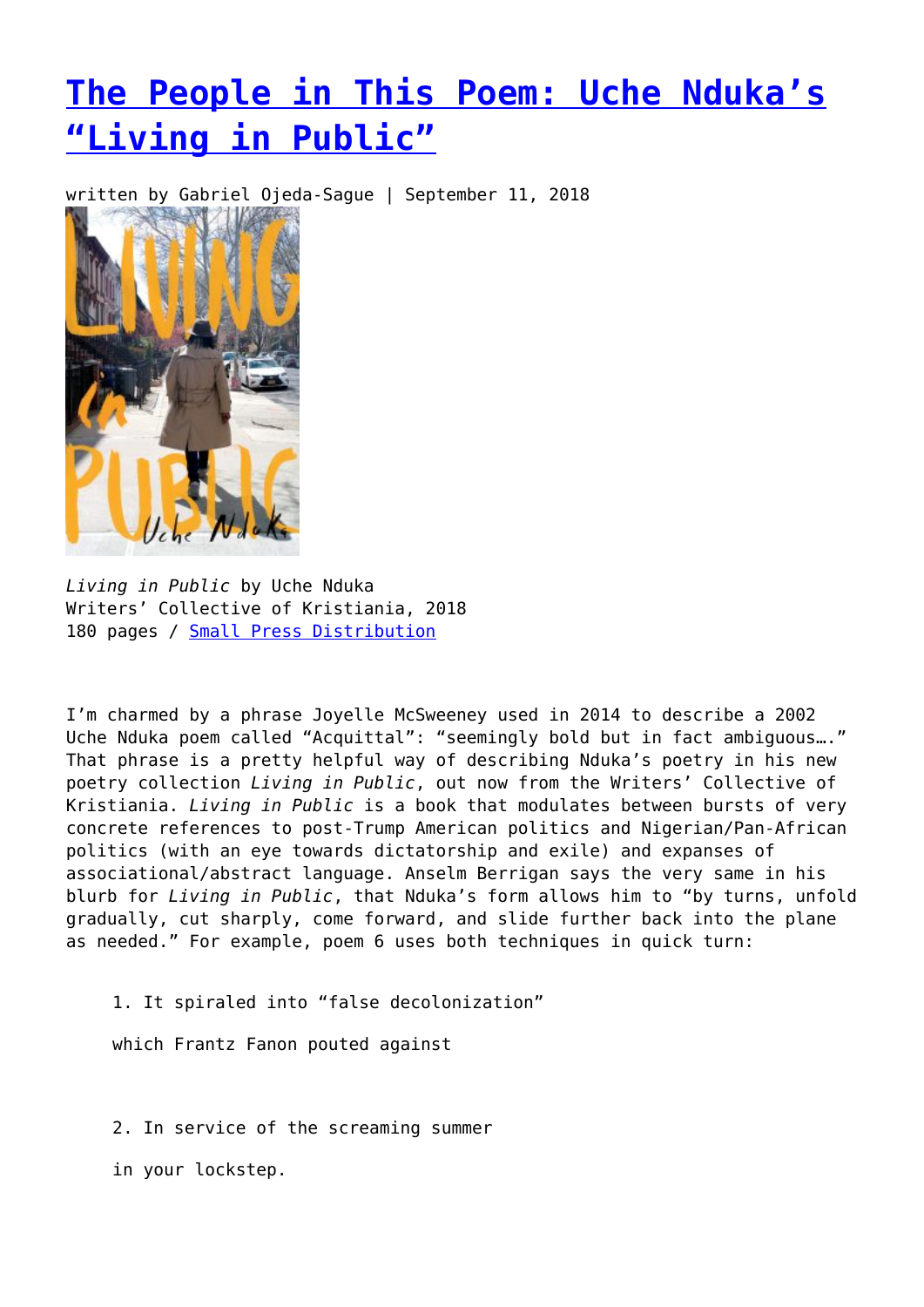3. Not one of the outsiders preferred

a hillside.

But rather than "seemingly bold but in fact ambiguous," I think I prefer to think of Nduka as bold, ambiguous, and ambiguous-therefore-bold.

The 168 brief and numbered poems of Nduka's *Living in Public* are born out of a resistance strategy situated within the issue of craft. Take poem 53–

Shadows make promises in this poem. The people in this poem talk all the time. Its windows and doors croon. Despair has not provided furnishings here. Every color in this poem you can touch. There are moans of pleasure here. This poem wants to become a wharf. It laughs at timelessness. A breakfast table grows

loquacious, tries its hand at calligraphy.

–where everything, even the breakfast table, is wordsmithing. The poem is aware of the consequences of its craft: knowing that where every letter is inked, a shadow is cast, a promise is made. Note also the rigid short sentences that make up the poem, landing at a weight at every period, forcing the shadow cast by ink to become aural. *Living in Public* is concerned with "living in public" on the sociopolitical level, but these poems are also letting us know that "the public" up for debate is one Nduka is crafting in real time (not just people, but "the people / in this poem"). The public in this book is an aesthetic preoccupation as much as a sociopolitical one.

When it comes to poems that expressly reference current events, the issue of craft is never far away. The very first poem in the book which has the quite explicit address to "those who would / blast the blacks browns yellows / off the planet" begins with the grammatically-vague and slithering "So far as to: / as much as delight / for scuzz and invisibilia:…" In these moments where craft is not deliberately addressed, as it is in poem 53, a developed aesthetic preoccupation around ambiguity and association brings us back to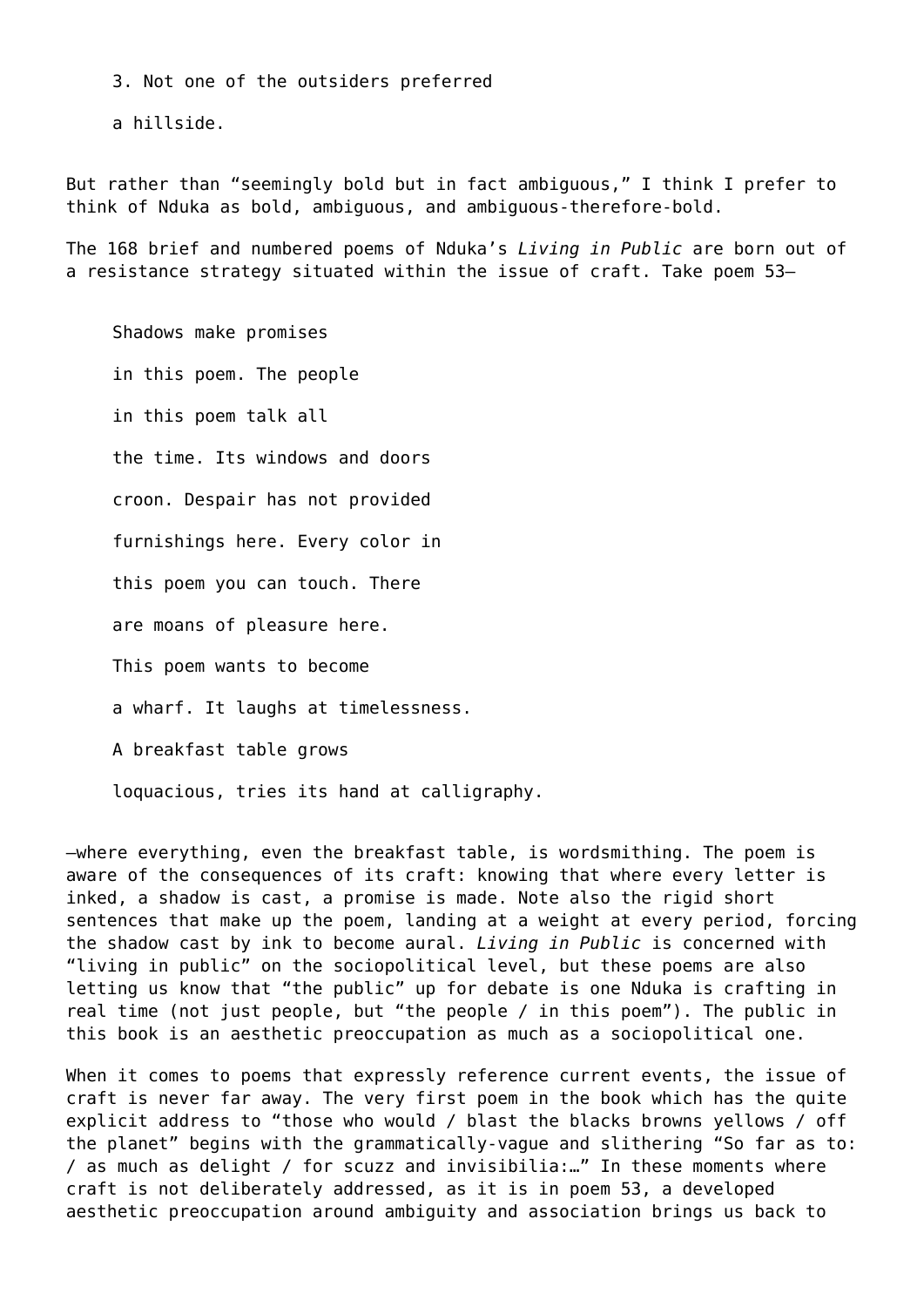the issue. This quality in Nduka's work is something I have admired for quite some time, as the books that made him more known in the US, books like *Ijele* (2012) and *eel on reef* (2007)*,* are driven by a "small-s surrealism" and a "breakneck pace" of imagery, as Joyelle McSweeney puts it. Flip to any page of *eel on reef* and you are likely to see this dynamic of rapid association: "a masseuse bestowed / a gamekeeper upon / your gas pipes // your gas pipes / buttressed the savage / laughter of a swishing mantilla // a swishing mantilla / beckoned kleptomaniacs / giantesses, auctioneers…." *Living in Public*'s style often echoes this dynamic, but you are more likely to see it appear side by side with quick and cutting references to the contemporary political moment, such as in poem 46:

Page of the grass. The diva rows into you. All the trees of light. They are talking about "Legitimate rape" in God's Own Country. Nationalists leading us in circles. A broken door yells Action! Buckshot, bucknaked.

I imagine it would be up to the reader's tastes to say if this is a voice maturing into a "burn-it-to-the-ground, virtuosic energy" (as Maria Damon's blurb says), or the result of trends in Trump-era poetics of resistance causing a stylistic change. But either way, Nduka's work seems to have changed from a time when McSweeney could confidently say "all of Nduka's work is Surreal, and in this sense it is all political." That comment no longer rings true to me, with *Living in Public* hanging sometimes heavily and sometimes lithely on the real.

Let me now make a line into a triangle, which I see as the shape of *Living in Public*. I have already said that I think the issue of sociopolitical existence, or "living in public," is an issue of craft, and vice versa, but I need to mention that this book is also very centered on erotics. And to make the triangle, erotics is an issue of craft (and vice versa) and "living in public" is an issue of erotics (and vice versa). The first half of the book is full of poems like poem 4, which ends with "I save my best lines for you in bed." *Living in Public* contains many of these clever one-liners about sex and poetry, and many short poems of seduction, to the point that a reader who was not interested in a connection between erotics and poetics might get tired of them. But this is not a simple equation of sex=poetry, poetry=sex; the relationship gets quite contorted. Poem 26 for example–